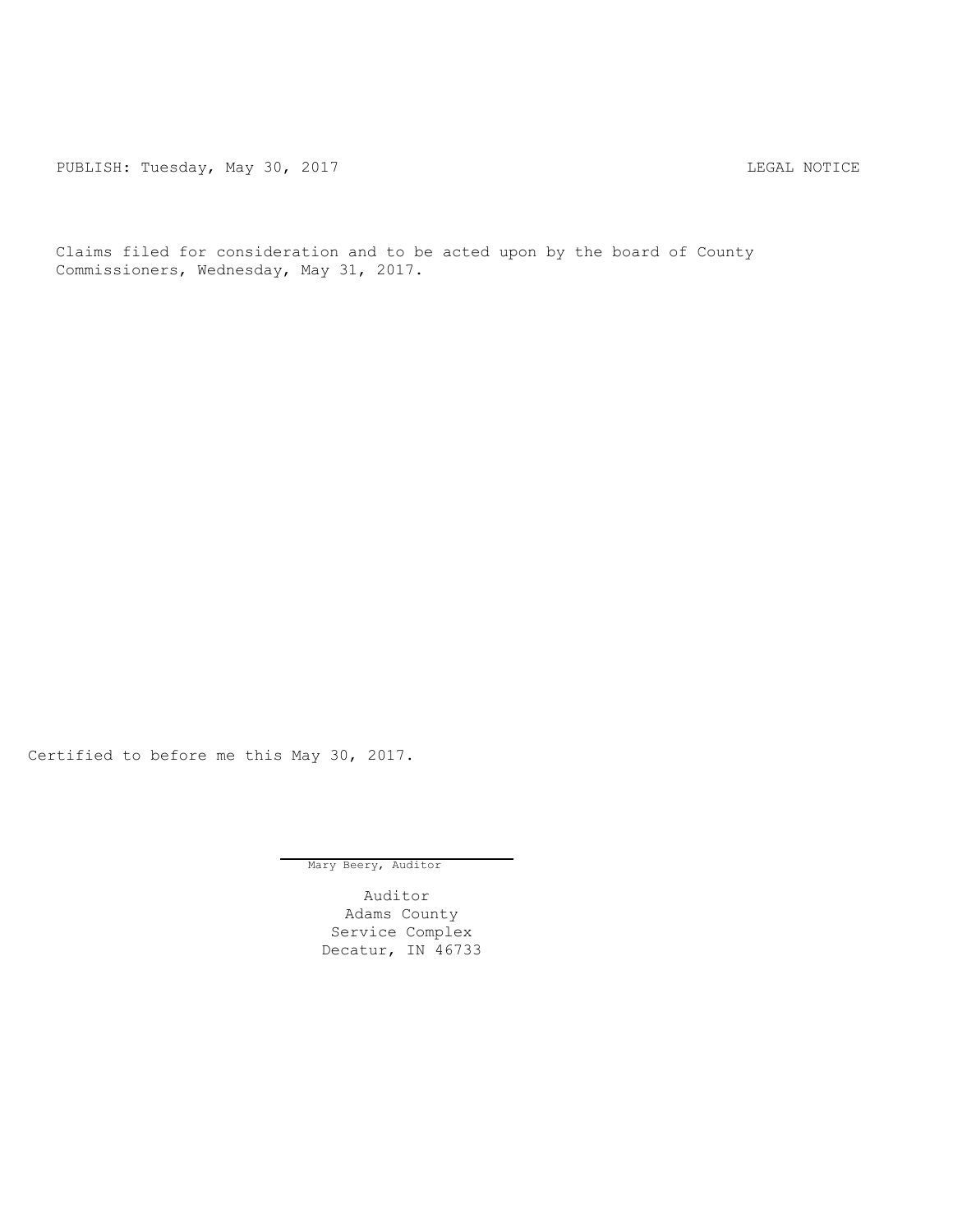

## **Claims Docket for Newspaper Adams County, Indiana**

## For Period: **4/26/2017** to **5/9/2017**

*313 W. Jefferson St. Decatur, IN 46733 (219) 724-2600*

Date Claims to be Paid: **5/31/2017**

| <b>Vendor</b>                              | Amount    | <b>Vendor</b>                            | Amount    |
|--------------------------------------------|-----------|------------------------------------------|-----------|
| Adams Memorial Hospital                    | 886.85    | Appraisal Research Corporation           | 14,913.61 |
| Berne Ready Mix                            | 1,290.45  | <b>Berne Witness</b>                     | 137.06    |
| Suburban Propane LP                        | 143.00    | Chet's Pest Control                      | 120.00    |
| Cintas Location #338                       | 54.35     | City Of Decatur                          | 4,116.27  |
| Decatur True Value                         | 29.63     | <b>Complete Printing Service</b>         | 96.00     |
| Computer Systems, Inc.                     | 141.60    | Dealership Holdings LLC                  | 118.01    |
| Decatur Daily Democrat                     | 335.99    | <b>Decatur Dental Services</b>           | 622.05    |
| MAXIMUS Consulting Services, Inc.          | 3,750.00  | Erie Haven                               | 1,659.05  |
| Fleming Excavating, Inc.                   | 1,254.80  | Gordon Food Service                      | 2,923.76  |
| Indiana State Police                       | 168.00    | Innovative Concepts                      | 14,528.26 |
| Joe Spaulding                              | 223.52    | Joseph Johnson                           | 25.00     |
| Kiess Electric                             | 417.43    | Lehman Feed Mill                         | 1,271.70  |
| Moser Motor Sales, Inc.                    | 746.42    | National Oil And Gas                     | 216.31    |
| Plumley Farm Drainage                      | 2,000.00  | Portland Motor Parts, Inc.               | 244.98    |
| Quill Corporation                          | 46.57     | Top Supply Company LLP                   | 168.26    |
| <b>Tractor Supply Credit Card Payments</b> | 30.98     | Treasurer of Adams County                | 58.46     |
| Miller, Burry & Brown, P.C.                | 13,427.20 | Adams County Automotive Supply, Inc.     | 211.02    |
| Paul Norr                                  | 121.00    | Purdue University                        | 473.44    |
| Waste Management                           | 522.61    | B Secure Alarm Systems, Inc.             | 360.00    |
| Tri County Excavating                      | 9,260.00  | Youth Opportunity Center, Inc            | 4,480.00  |
| W. A. Jones And Son                        | 40.54     | Bloomington Ford, Inc.                   | 54,939.70 |
| Craigville Diesel Service                  | 113.08    | Deborah S. Stimpson                      | 332.38    |
| Rex Marbach                                | 140.00    | Zurcher's Best-One Tire & Auto Care, Inc | 301.25    |
| Adams County Clerk                         | 825.00    | Kristina Nichols                         | 225.34    |
| Harvest Land Co-op                         | 18,860.98 | Koorsen Fire and Security, Inc.          | 50.00     |
| Adams County Truck Repair, Inc.            | 405.65    | Beth A. Webber                           | 1,104.48  |
| Thomas R Krueckeberg                       | 37.84     | Adams County Sheriff's Department        | 212.00    |
| <b>ERS</b> Wireless Communications         | 1,620.90  | VoMac Trucks Sales & Service             | 855.45    |
| Southeastern Equipment Company Inc         | 532.32    | Connie Ellenberger                       | 53.24     |
| Troyer's Market LLC                        | 2,849.01  | Dawn Grimm                               | 27.39     |
| Delbert Scheiman                           | 125.00    | <b>Uricks Trucking</b>                   | 2,484.00  |
| Taya Yoder                                 | 48.70     | Alpine Falls, Inc.                       | 16.48     |
| Forms Management Group, Inc.               | 272.46    | <b>Stationair's Express</b>              | 698.85    |
| Habegger's Ace Lumber #4488                | 324.92    | Schwartz Steel LLC                       | 9.50      |
| Miller Land Surveying, Inc.                | 3,433.50  | Chad Kukelhan                            | 256.23    |
| American Legion Post #43                   | 45.00     | FlexPAC                                  | 848.14    |
| RICOH USA, INC.                            | 20.84     | Decatur Ace Hardware                     | 117.00    |
| First Response                             | 793.50    | <b>Direct Fitness Solutions</b>          | 100.61    |
| O'Reilly Auto Parts                        | 37.20     | William Grimm                            | 99.00     |
| Highway Dept. - Lonnie Caffee              | 30.10     | Corrisoft                                | 283.25    |
| Amy Rumschlag                              | 46.76     | <b>Central Customer Charges</b>          | 165.80    |
| <b>NACS Food Services</b>                  | 286.34    | Stacey A. Lee                            | 112.64    |
| Eric D. Orr, Attorney                      | 25.00     | 3M Electronic Monitoring                 | 12,242.35 |
| Ebberts Seed and Chemical                  | 2,658.34  | Tony LaFontaine                          | 145.00    |
| Department of Homeland Security            | 120.00    | <b>Berne Police Reserves</b>             | 366.33    |
| Frontier                                   | 147.12    | John Deere Financial                     | 607.72    |
| Anne M. Razo                               | 25.00     | U.S Postal Service (Postage-By-Phone)    | 9,000.00  |
| Community Fiber Solutions, Inc.            | 720.00    | Brianna Jo Brodbeck                      | 8.01      |